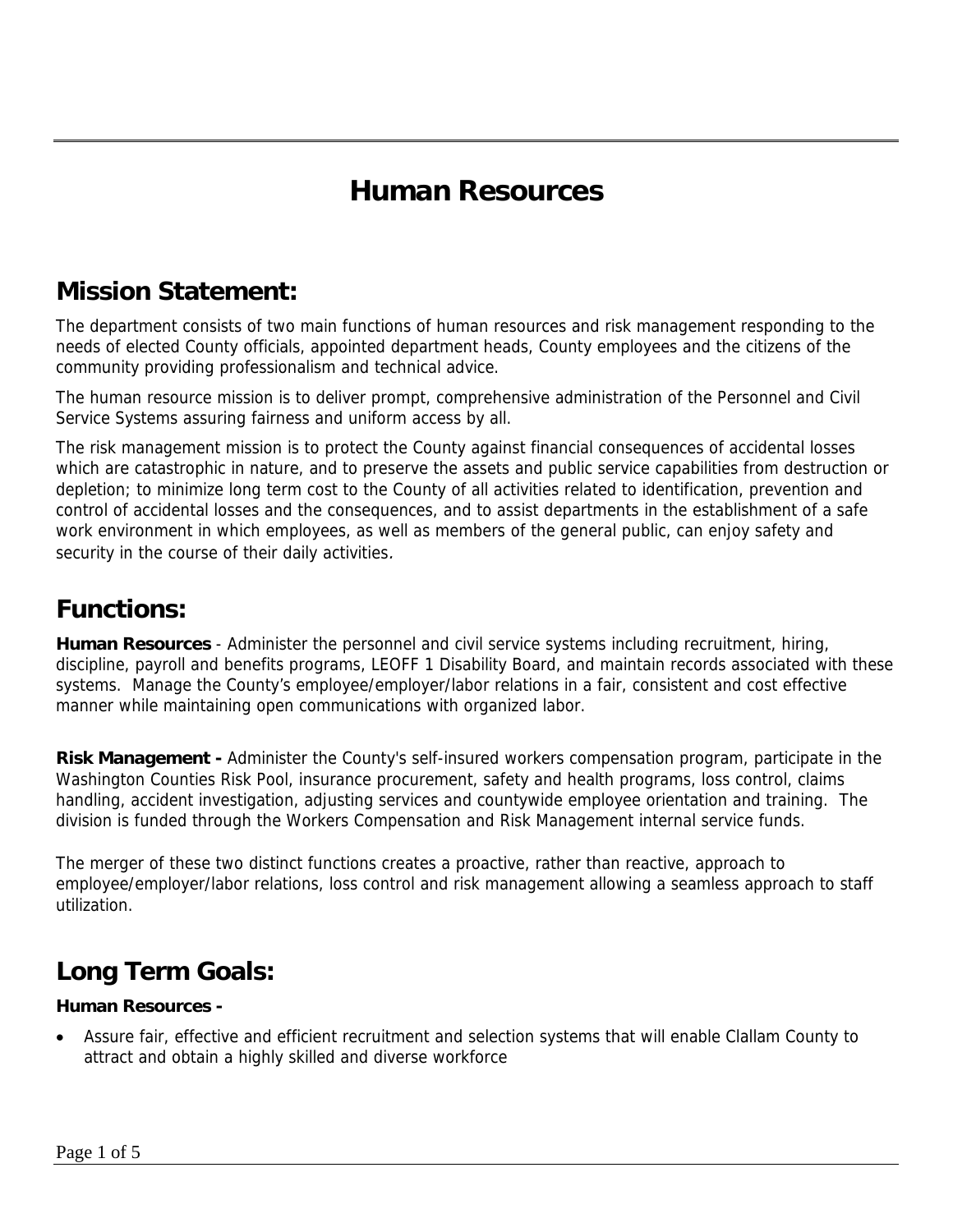- Aggressive outreach and recruitment activities throughout all segments of our community to ensure equality in access to Clallam County employment opportunities
- Administer the complex payroll function that provides to Clallam County employees as well as to employees of 11 special taxing/purpose districts
- Administer security access system and employee ID
- Maintain competitive salary and benefit packages to attract and retain highly qualified professional, technical and skilled employees dedicated to accessible and responsive public service
- Maintain a high level of accessibility to elected officials, appointed department heads and employees in order to advise, guide, research and investigate employment related concerns and problems in accordance with county policies, collective bargaining agreements, state and federal laws and regulations
- Maintain employee awareness, facilitate training, provide guidance and ensure compliance with mandatory federal, state and county requirements relating to county government
- Recognize limited resources and promote use of practices, innovation, cooperation and collaboration to provide services in an efficient and cost-effective manner
- Develop, implement and coordinate legally mandated federal, state and local government programs and regulations

#### **Risk Management**

- Meet or exceed all statutory requirements for the self-insured workers compensation program
- Ensure that all injured workers are returned to work as soon as medically possible
- File required L&I reports in a timely manner
- Insure or transfer as much potential risk and loss by ensuring that policies of coverage are purchased and in place prior to expiration dates
- Continue tracking and enforcing insurance requirements and compliance of vendors and contractors
- Update Loss Control and Risk management guidelines
- Continue tracking accidents and incidents to identify trends and environments/procedures requiring change
- Continue countywide training for preventative, proactive approach to workforce management and to assure compliance with statutory regulations and rules
- Continue department ergonomics and safety evaluations; administer County compliance with new ergonomics regulations

### **Short Term Objectives:**

- Administer consolidated payroll/human resource data system
- Provide detailed, accurate records and computerized methods for reporting and storing personnel and salary information
- Provide comprehensive benefits administration for county employees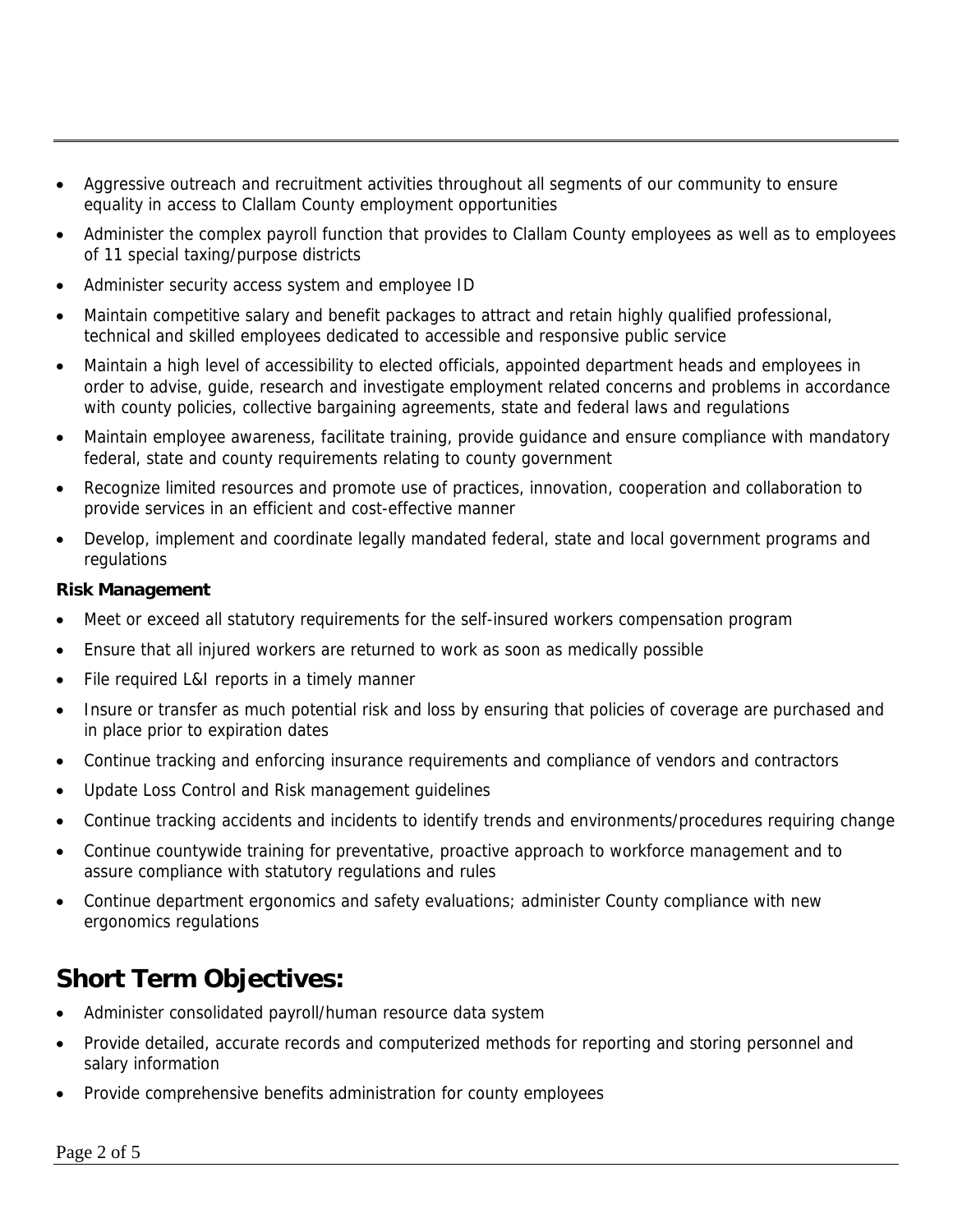- Provide comprehensive payroll services for Clallam County employees and employees of special taxing/purpose districts
- Provide timely, accurate, reliable information and support to the County elected officials and appointed department heads for their organizational and staffing decisions
- Ongoing administration of security access system and employee ID
- Continue development and maintenance of on-line access to County personnel policies, Civil Service rules, union labor contracts and universal forms
- Update policies and procedures to comply with changes in the law in an effort to help mitigate liability and establish fair, consistent practices
- Continue collaborative, proactive approach to employee/employer relations
- Negotiate multi-year labor agreements for Local Unions 1619D, 1619S, 1619CD, 1619CS and 1619 MP (2008, 2009 & 2010)
- Continue countywide eLearning training system for all employees
- Continue to provide topic specific targeted leadership and skills training
- Continue training partnership with other local employers

## **Accomplishments in 2007:**

- Provided comprehensive New Employee Orientation assuring compliance with mandated and required training
- Maintained comprehensive data tracking system for employees and applicants
- Successfully recruited 70 position openings; processed 100 new hires in orientation
- Processed over 1800 employment applications
- Completed conversion of employee data into EDEN Payroll/HR system
- Provided 310 hours of training for county employees on subjects of mandatory training (Orientation, BBP, TB, MFA/CPR, Defensive Driving & Evacuation Procedures)
- Provide and monitor excess of 3500 hours of eLearning training
- Managed 36 workers compensation claims, including appeals
- Revised data tracking and premium payment system for employee health benefits
- Revised data tracking and payment system for employee wellness benefit
- Processed \$155,891 Disability Board claims
- Managed complex Family Medical Leave & Disability for 80 employees and ADA accommodations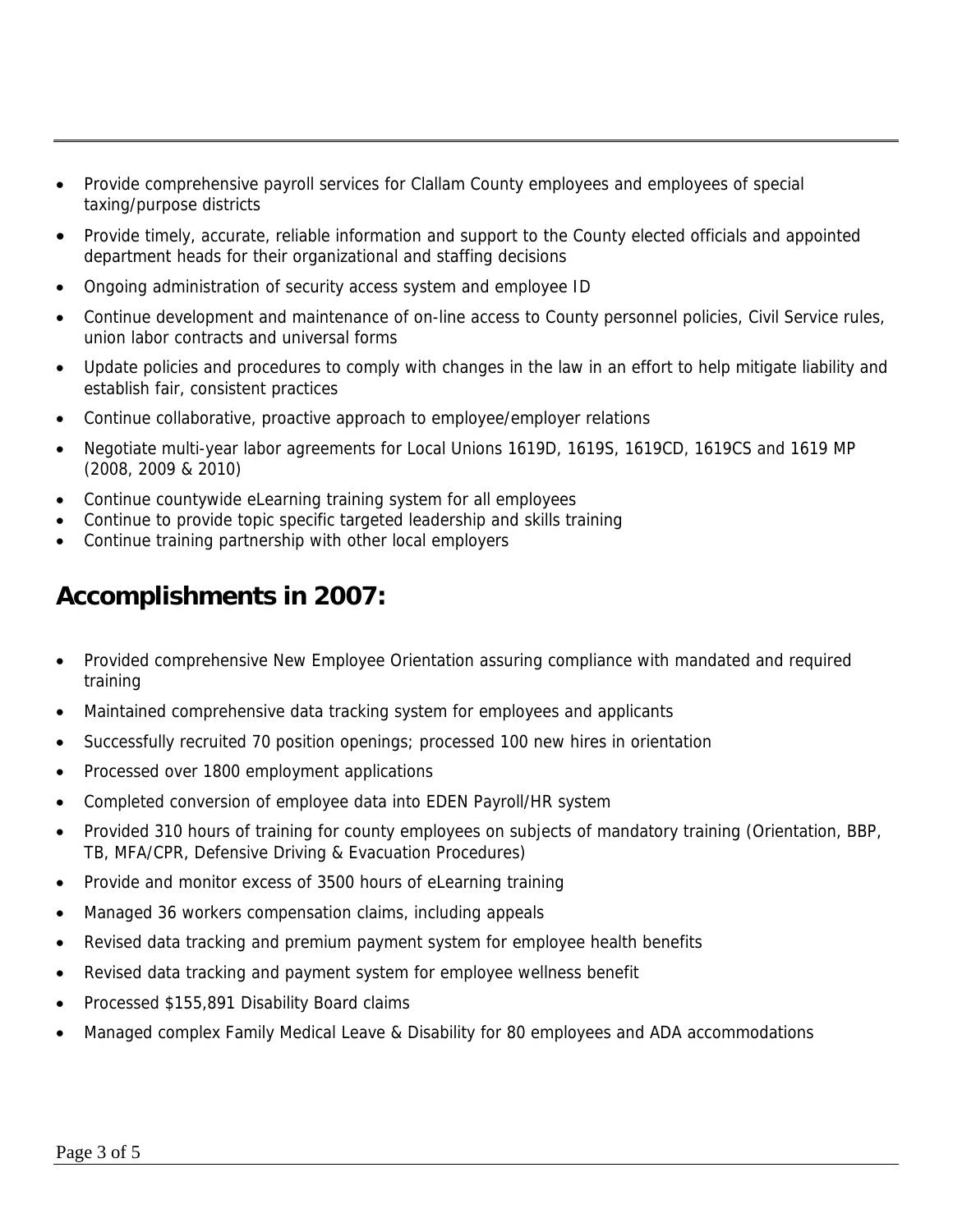# **Workload Indicators:**

|                                            | 2005 Actual | 2006 Actual | 6/30/07<br>Actual | 2008<br>Estimate |
|--------------------------------------------|-------------|-------------|-------------------|------------------|
| Job opening recruitment                    | 52          | 75          | 34                | 70               |
| Positions filled                           | 52          | 75          | 109               | 160              |
| Job applications received                  | 2,070       | 2,100       | 400               | 800              |
| Personnel Actions processed                | 1,200       | 1,200       | 1,400             | 2,800            |
| <b>FMLA Processed</b>                      | 87          | 80          | 30                | 65               |
| <b>Employee Payrolls Processed</b>         | 10,640      | 12,704      | 5,573             | 11,146           |
| Property/casualty claims open & managed    | 41          | 35          | 18                | 30               |
| Workers compensation claims open & managed | 36          | 36          | 21                | 36               |

## **Staffing Level:**

|                              | 2005 Actual | 2006 Actual | 6/30/07<br>Actual | 2008 Budget |
|------------------------------|-------------|-------------|-------------------|-------------|
| <b>Full Time Equivalents</b> | 4.75        | 4.75        | 4.81              | 4.81        |

# **Operating Budget**

#### **Revenues:**

|                                       | 2006 Actual | 2007 Actual | 6/30/07<br>Actual | 2008 Budget |
|---------------------------------------|-------------|-------------|-------------------|-------------|
| Taxes                                 |             |             |                   |             |
| Licenses and Permits                  |             | 0           |                   |             |
| Intergovernmental Revenues            | 13,133      | 16,000      | 11,760            | 15,000      |
| <b>Charges for Goods and Services</b> | 124,466     | 134,102     | 67,051            | 141,844     |
| <b>Fines and Forfeits</b>             |             |             |                   |             |
| <b>Miscellaneous Revenues</b>         | 384         | 100         | 196               | 13,300      |
| <b>Other Financing Sources</b>        | 500         | 0           |                   |             |
| <b>General Tax Support</b>            | 478,650     | 577,733     | 182,729           | 564,439     |
| <b>TOTAL</b>                          | \$616,633   | \$727,935   | \$261,736         | \$734,583   |